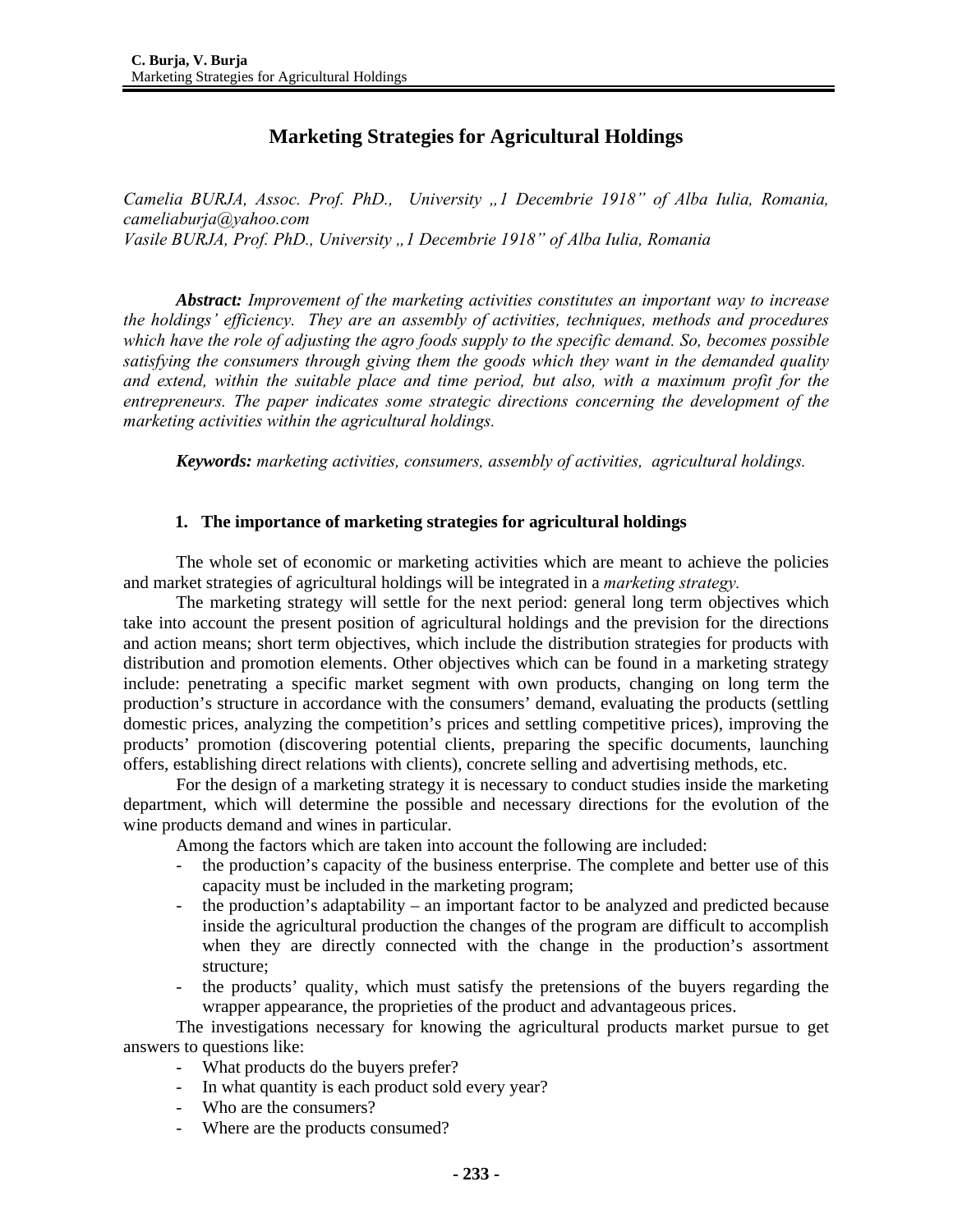- How often are the analyzed products sold?
- How are the products used?
- What other products compete for the same use?
- Which are the resources used in obtaining the products?
- The buyers' knowledge degree regarding the company's products and trademarks.

In the design of a marketing strategy it is necessary to cover a few stages, which are presented in figure no. 1

| <b>I. THE ANALYSIS</b>                                                                                                                                                                                                                 | <b>II. CHOOSING THE OBJECTIVE</b>                                                                                        |
|----------------------------------------------------------------------------------------------------------------------------------------------------------------------------------------------------------------------------------------|--------------------------------------------------------------------------------------------------------------------------|
| choosing the market;                                                                                                                                                                                                                   | the company's strategy;                                                                                                  |
| individualizing the market segment,                                                                                                                                                                                                    | choosing the objective and the                                                                                           |
| the consumer segment, the competition;                                                                                                                                                                                                 | consumer:                                                                                                                |
| analyzing the product;                                                                                                                                                                                                                 | defining the product;                                                                                                    |
| the analysis of the company's                                                                                                                                                                                                          | the market's objective;                                                                                                  |
| situation;                                                                                                                                                                                                                             | the economic performances;                                                                                               |
| <b>III. PARTIAL ACOMPLISHMENT</b><br>the marketing program;<br>the product policy;<br>the price policy;<br>the distribution policy;<br>the selling policy;<br>the promotion policy;<br>the services policy;<br>the market opportunity; | <b>IV. CONTROL</b><br>the economic calculus;<br>the advantages of the company's<br>$\overline{\phantom{a}}$<br>strategy. |

Fig. 1 The marketing program's stages

If the first two stages have the role to investigate the external environment, to research the present and future consumption needs, which will have to be satisfied by the unit's production and in accordance with which the objectives will be settled and the adequate strategy designed, the third stage pursues to settle the grounds regarding the products, the prices, the distribution and the promotion.

Combining the four fundamental elements constitutes **the marketing mix**, integrated in an action plan designed to ensure the maximum efficiency in using the company's resources. Each of the marketing mix's components – the product, price, distribution and promotion policies – contributes to achieving the wanted objective, but only the correlated action of all components determines the right orientation of the agricultural holdings towards the market and the general efficiency's growth.

The structure of a marketing mix is different from one economic sector to the next, and contains a unique combination of the product, price, distribution and promotion policies, specific to each economic agent.

## **2. The product policy**

The goal of the product policy is to ensure the adequate adaptability of the supply which must satisfy the needs, wishes and other demands that appear in the process of choosing a product by the consumers, on the basis of the conclusions reached in a market study. At the same time, when finalizing this component of the marketing mix, the marketers will also take into account making products which will ensure profit through the distribution volume during their entire life cycle.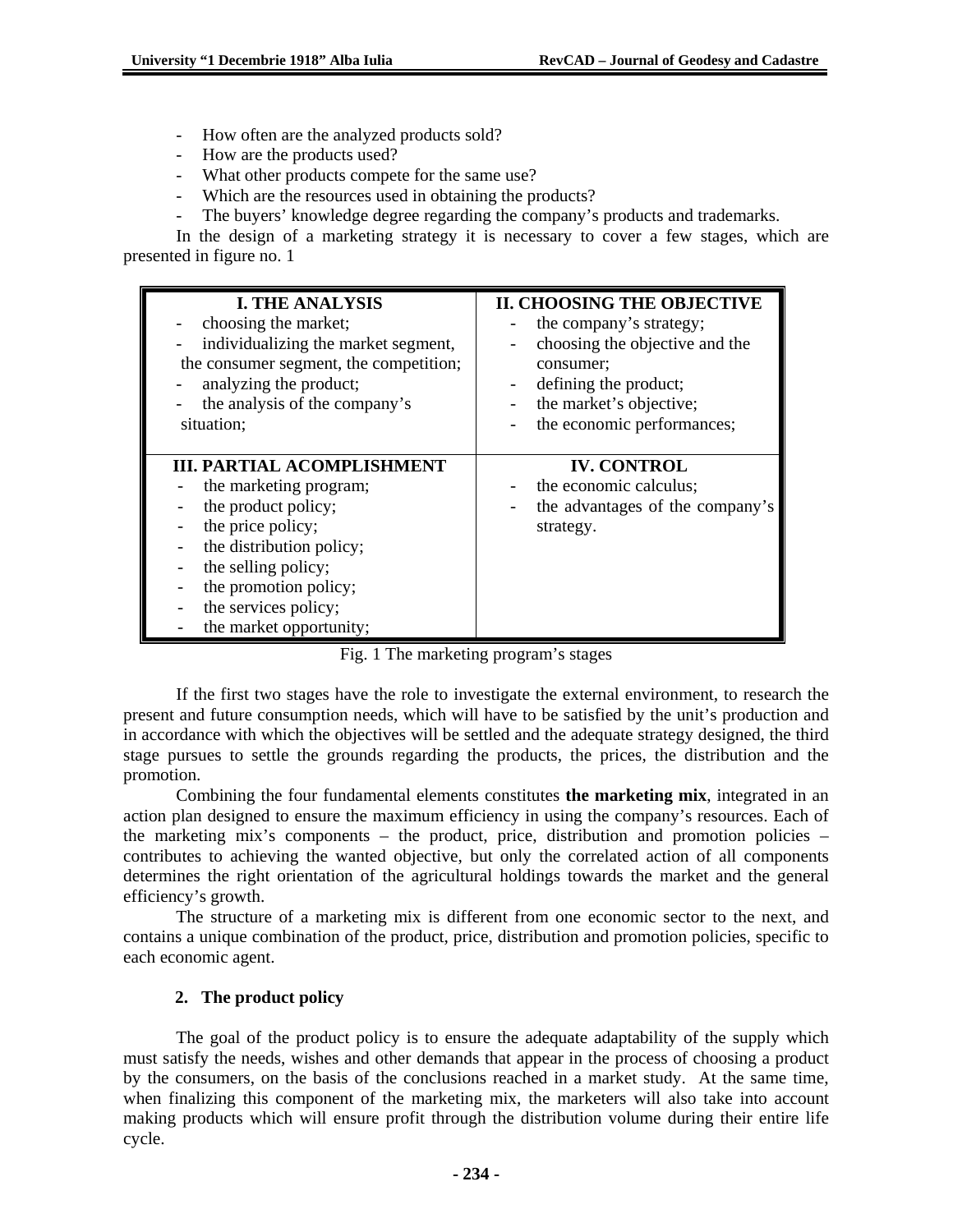Essentially, the product policy settles the structure of the products which will be commercialized, the production's dimensions, the attributes of each product (style, wrapper, logo, quality) and indicates the directions towards which the economic agent will have to channel its financial and human potential.

Establishing as main objectives for the following period the general profitability's growth, increasing the sales volume, keeping and consolidating its position on the market or the conquest of new market segments, the agricultural holdings will have to orientate towards maintaining the products with a high level of efficiency and towards improving the assortment's structure.

Obtaining a growth of the agricultural holdings' economic performances is possible only to the extent in which they concentrate their attention on making quality wine products according to the foreign market's demands and to the extent in which they render profitable all their advantages, which involves designing diversified **product strategies**. These can be:

- *the assortments' stability strategy* is used to maintain the position earned by the company on the national and international market and the prestige among its clients;
- *the assortments' limiting strategy* is used to simplify the assortments' structure by eliminating the assortments with low profitability and a low figure sales;
- *the assortment's diversifying strategy* is used to vary the ways of satisfying the need for which the product was designed and thus increase the consumers' number;
- *the assortments' differentiating strategy* is used to separate the products of a company from similar products, existent on the market, and to maintain constant some of their characteristics;
- *the strategy of perfecting the products* targets the periodic improvement of the qualitative parameters for keeping the present costumers and potentially modifying their consumption habits, so that it results a demand's growth and implicitly the extension of the market;
- *the assortments' renewal strategy* the agricultural holdings will have to be preoccupied with making new products for the present market or to make new products for new segments of consumers.

Product strategies must render profitable the favourable conditions which the agricultural holdings benefit from, such as: economic resources, ecological and climate related resources, geographical position, tradition, the experience of the labour force, etc., so that it generates profitability through the products supply for which there is already demand and which offer certain advantages in comparison to the competition's products.

## **3. The price policy**

The price policy can be considered a continuation of the product policy. Beside the elements which are tied to the production process and the use value of the obtain products; it also includes elements that express the market conditions in which the product will be released. For an economic agent the price is the sum of money which a product will bring through its confrontation with the market. It can facilitate the choice of buyers who look for a product by also taking into consideration the price's level and structure, especially when correlating it with the quality of the merchandise.

Prices have a fundamental role in the marketing mix, they measure the economic activity of the producer, the expenses and financial results, they allow the comparison of own products with similar products from other producers and they generally show the adaptation level of the production to the environmental requirements and the degree to which the essential marketing functions were accomplished. The concrete ways of approaching and using prices by the producers form the content of some *price strategies.*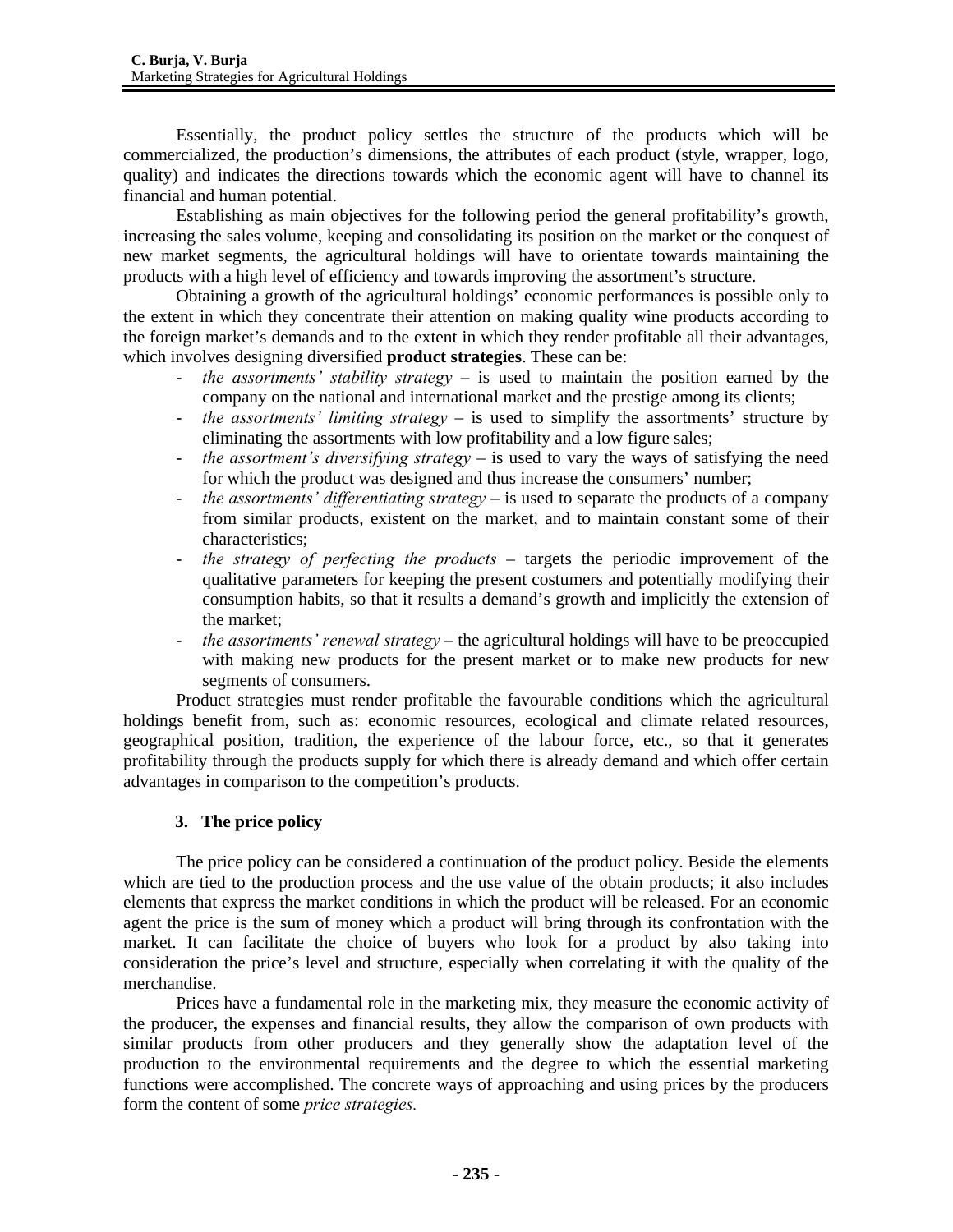Price strategies can be different from one producer to the next, or can differ for the same producer from one period to the next, in accordance with the adopted marketing policy, with the product policy – which expresses the objectives, but also the production possibilities of the unit, the economic and legal frame-work, the competition with similar products, etc. The trademarks which characterize a price strategy refer to the prices' level and accessibility, to their diversity and mobility in time.

The prices of the agricultural produces *are fluctuant* and depend on a series of factors, such as: their perishable degree, depositing possibilities, rarity, quality, the degree of solicitation on the market, etc. Some of the products, like wines, champagne, strong drinks, have a lower perishable degree and fewer stocking possibilities; but they are strongly influenced by the psychological factors of the demand. Through an adequate depositing, the prices of these products could be less influenced by the seasonal fluctuations and they could be sold at relatively constant prices for a longer period of time. In this case, the manufacturing, manoeuvring and depositing expenses will rise, and the stability of the prices is justified only in special cases, when the need to stay on a certain market segment or to penetrate new market segments is imposed. Normally, the prices of these products (especially wines) differ in accordance with the manner of presentation, the preservation, the wrapping package, the concentration, the year of origin, the quality, the harvest and in accordance with the elements of financial nature (taxes, duties, contingents, etc.).

The prices' flexibility is higher for products sold in a raw state and in this case they are correlated with their freshness. Thus, higher prices can be practiced for products which are new in the season and have higher quality; and lower prices can be practiced for products which lose their new status during the season.

The prices of the agricultural produces are also influenced by the *products' destination*, their level being determined by: the commercialization through middlemen and the length of the distribution channel, the manufacturing with own wine-making capacities, the commercialization in its own network and direct trading.

The prices of the agricultural produces can also differ in accordance with the *orientation of the products* towards the domestic or external market. Thus, the products destined for domestic consumption will have lower prices and the products destined for export will be sold at higher prices, but these prices could also be fluctuant, they have a smaller connection with costs and will be checked with precision only when the products reach the external market and will be confronted with its characteristics.

The agricultural companies will practice different levels of prices to make their product more accessible to consumers in accordance with the *market segments* they are addressing. They can establish reasonable prices for the products destined for the large public with medium income or higher prices for the products with a superior quality accessible to consumers with high incomes. This way a diversity of prices is ensured in accordance with the assortments and the different qualities of the products, with the consumers' incomes and the demands of the market.

The adopted price strategies will also be influenced by the way the notion of *prices' mobility* is understood, which should be changed in accordance with the trajectory of the life cycle for agricultural produce, the seasonal oscillations and the changes of the market's conditions. The mobility of the prices can be practiced in different stages of the product's life, forcing either the prolonging or the shortening of the life cycle, or allowing the penetration of new market segments, the consumption's growth, etc.

The practice of reducing the prices in order to increase the consumption of agricultural products has psychological implications on the consumer and in order to reach its goal – the stimulation of the demand and the growth of the producer's profit – it must be well correlated with a promotional policy, otherwise lowering the price might be associated with the idea of a drop in quality. Drops in prices are also practiced in the cases of an abundant production on the market and promotional efforts are also necessary to enforce the products.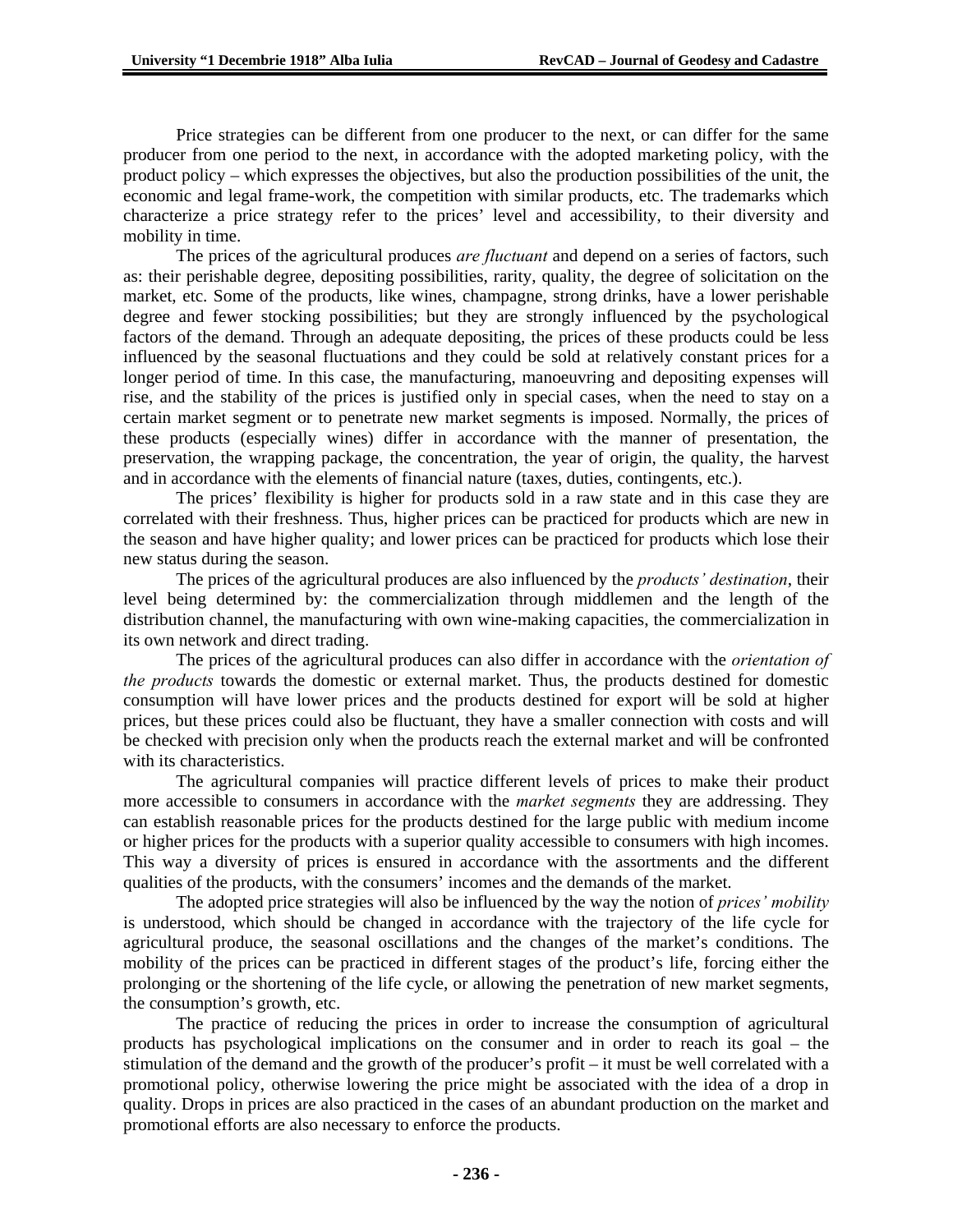Higher prices can be practiced when the firm's production constitutes a supply of products for which the demand is superior or when the firm wants to impose an image of superior quality products. Between these two extremes an agricultural holding must promote a policy to fix the prices which will ensure reaching the objectives of the marketing program and reaching a certain value level for the sales that the agricultural produce becomes profitable.

### **4. The distribution policy**

The opportunity offered by Romania's integration in the European Union also means for our country an intensification of the efforts for creating specific structures for the market economy at the level of the European ones in the field of rendering profitable agricultural produce.

The distribution refers to the technical and economical processes that intervene between various economic agents and which take place in the time and space that separates the moment of the actual closing of the production from the moment of the acquisition by the final buyer.

By following the growth of the economic efficiency on the itinerary taken by the merchandise from the producer to the consumer, adopting the distribution policy of a firm implies elaborating a strategy that refers to:

- "the itinerary" covered by the merchandise on the market until it reaches the consumers (the distribution channel);

- the physical distribution of the merchandise (the network of units, endowments, personnel).

 The distribution ends the economic cycle of an activity and practically finalizes the producer's economic activities and facilitates the recovery of the resources allotted for the goods and especially the much-awaited profit. The distribution also represents an important factor for satisfying the needs of the consumers, by offering them the chance to choose from a wide range of assortments only the products that they need.

A feature of the agricultural produce's distribution in Romania is represented by the existence of inadequate and inefficient forms of distribution. The present institutional frame-work is not meant to stimulate cooperation between economic agents: the producers form the viticulture sector and the wine-making sector on one side, wholesalers and by retail sellers on the other side.

The general need to raise the economic efficiency of the agriculture holdings enforces an improvement of the activities in all the economic sectors, and this means that the distribution sector will also have to be subjected to actions of re-examination and reorganization in accordance with European models and standards, in connection with the rationalization of the distribution channels and the necessary logistics.

The transformations of the present distribution systems for agricultural produce must be significant and must head towards promoting various commerce forms, used presently by the European Union, such as practicing a direct, associated or integrated commerce.

The need to improve the economic efficiency of the merchandise's distribution firstly entails **the rationalization of the distribution channels**, which means choosing the most advantageous channel for the producer.

An advantageous form of organizing the commercialization of the agricultural produce can have at its base the turning into account through distribution channels without middlemen, which means passing the wine products directly from the producer to the consumer through *immediate sale after harvesting* or through subsequent sale, in which case all the material conditions necessary for the distribution will be ensured (means of transportation, sorting possibilities, minimum conditions of transformation, depositing areas). A direct distribution can also be considered the one through stores or own stalls, because the producer and the middleman are mixed and thus a direct circuit for the products is formed through a very short channel.

Another way of distributing is the distribution channels with middlemen, who have a few choices depending on the number, the way and the manner in which different middlemen interfere.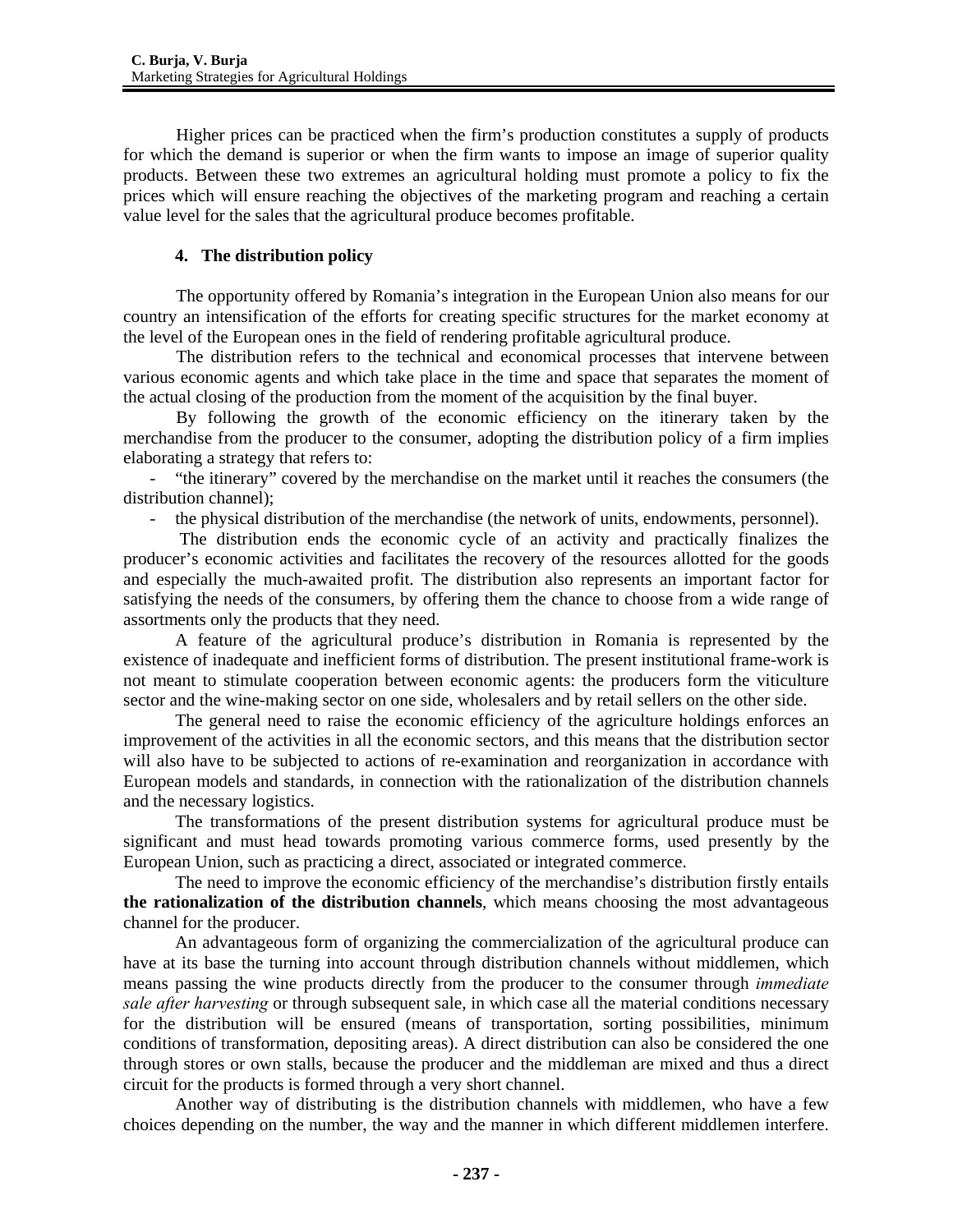These choices can be:

- $channel$  of distribution with one middleman: producer wholesaler unit consumer which is the shortest channel with wangles;
- channel of distribution with two middlemen: producer storehouse owned by the firm which sells by retail – by retail store – consumer;
- a long channel of distribution, with at least three middlemen: producer  $-$  a transformation process inside the company specialized in the industrialization of agricultural produce – storehouse (wholesale, by retail) – by retail store – consumer.

The middlemen economic agents who come into sight on the channel of rendering profitable the agricultural produce have the role to ensure the contact between suppliers and clients, to finance supplies, to negotiate and settle prices when taking merchandise from the producer and delivering it to the consumer.

Because, in the end, the prices for farm produce depend on the channel it takes, by increasing the competitive side through the used high prices, the producer might use shorter or direct channels with a higher efficiency, but also other distribution forms for which they will assume the organizational functions of wholesale. Thus, vertical integration forms will appear and the producer will handle the wholesale and by retail units also.

The reorganization of the farm produce's distribution, sustained by an adequate legal and institutional frame-work, will have to facilitate and stimulate the vertical integration of the economic agents, who carry out the product channel for production – processing – commercialization, and the shaping of horizontal associative structures.

Materializing the *associative structures* confirms the advantages of the horizontal cooperation between same profile partners, who handle together the enlarged patrimony on the principle of joint decisions, which will have consequences in the management of the association and will direct the commercialization policy or the financial relations. The main advantage of these partnerships is the embracing of a unified strategy for agricultural produce, which won't compete with each other, so that the attention of the producers can turn towards finding ways to reduce production costs as an immediate mean to grow the economic efficiency.

The advantages of the *integrative structures* derive from the characteristics of the vertical cooperation and they lead to an obvious efficiency of the distribution activities, just as for the other type of activities meant to obtain and make profitable the agricultural products. Thus, an integrative structure for agricultural products will generate multiple effects, such as:

- the possibility to better ensure the technical and material resources is created, including through the production of resources inside the company. For example: the raw material needed for wine products will come from own farms, and the selected engrained material necessary for these products can be delivered by the seed beds of experimental farms;
- turning into account the products can be made in better conditions as a result of a unitary organization of the marketing activity at the level of the entire integrative structure. This is a consequence of the studies and actions taken by experts organized in a marketing department;
- the possibility to better ensure the financial resources of the integrative unit, which will have advantageous relations with banking institutions, because of its dimensions;<br>- more advantageous and competitive prices can be practiced on the market as a result of the middlemen's
- elimination, which otherwise would have led to successive rises of the prices;
- superior technical and material conditions and the general better use of all resources will be ensured, which will correspond in a lower costs' and prices' level and in obtaining a higher profit.

Next to the rationalization of the distribution channels of the agricultural products, another way to make the distribution efficient is the **rationalization of the logistics for the products' distribution.** 

Referring to the organization and the leading of the moving operations for agricultural products inside the distribution channels, the physical distribution of the products (logistics) has as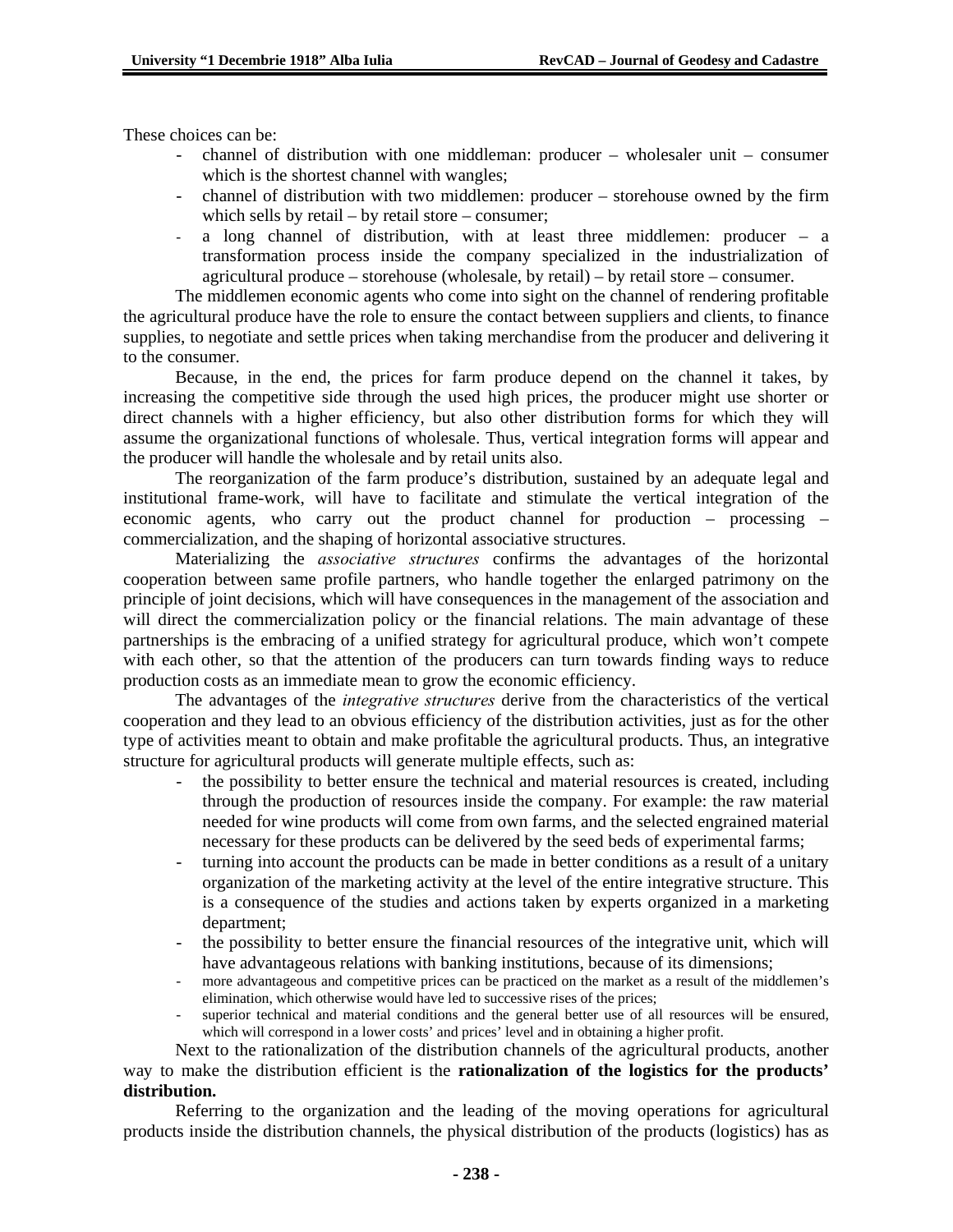main purpose the reduction of the distribution costs. The integrated system of actions which constitutes the object of the physical distribution is made from multiple activities, such as: transportation, processing and conditioning, organizing the storehouses, checking the stocks, preparing the merchandise for sale, analyzing the informational data, the distribution, the sale, etc.

 To create channels to render profitable the agricultural produce, which will allow the reaching of quality standards in accordance with the requirements of the European Community; it is necessary to carry on an extensive investment program. This program will materialize in the rehabilitation and modernization of the technical and material endowments for all the links in the distribution process and in the logistics' improvement, so that a profitable commerce will be practiced.

For the farm produce (fruits, vegetables, meat, milk) with a high degree of perishable, moving the product from the producer to the consumer must be made quickly, and thus direct channels of distribution or channels with a low number of middlemen are recommended. Middlemen are selected on the basis of the special technical endowments for the storing of the products (refrigerating units), that can maintain uninterrupted the cooling chain from the producer to the consumer.

During the physical distribution of the products, an activity which must be very well organized is the transportation activity. The decisions regarding transportation include the mean of transportation (by train, by car); the type of the mean of transportation, which must be adapted to the place and the purpose of the transportation – loading capacity, speed of transportation, technical condition; the duration of the transport, which is conditioned by the product's features; wrapping package, which determines the needed protection and the arranging of the product inside the vehicle; the transportation's cost.

### **5. The promotional policy**

The marketing efforts of the producers involve a permanent communication with the external environment, with the market and the potential consumers, who will be guided in their buying actions through careful informing.

Informing the public about the offered products has the role to stimulate and direct the products' demand and thus contribute to the growth of the producer's economic efficiency, who improves a series of economic and financial indicators: the distribution volume, the transportation expenses, the profit, the speed of transportation, etc.

The informing and stimulation activities are based on a system of means of communications meant to show the economic unity and the products, in order to cause favourable changes in the mentality and buying habits of the potential consumers and for the rise of the distribution.

The range of promotional activities is wide and includes advertising, promoting sales, public relations and other means of promotion.

The main promotional activity is advertising by using commercials and free publicity. Essentially, commercials are an impersonal presentation of the product or the economic company with the purpose to maintain the consumer's interest alive or even to change his/hers behaviour so that a sale is generated. For the purpose of commercials to be reached, they will be delivered to the public through means of mass-communication.

The constant presence of the Internet in the Romanian society creates new possibilities for agricultural holdings to affirm rapidly their existence in a virtual environment, which is spread at world-wide level, turning to the electronic space for advertising and for the development of a business environment.

Regardless of the way in which the commercial is made, to obtain the wanted results it is necessary for the advertisement to respect some indispensable conditions: to draw attention, to give a convincing presentation of the product or the company, to show information about where the